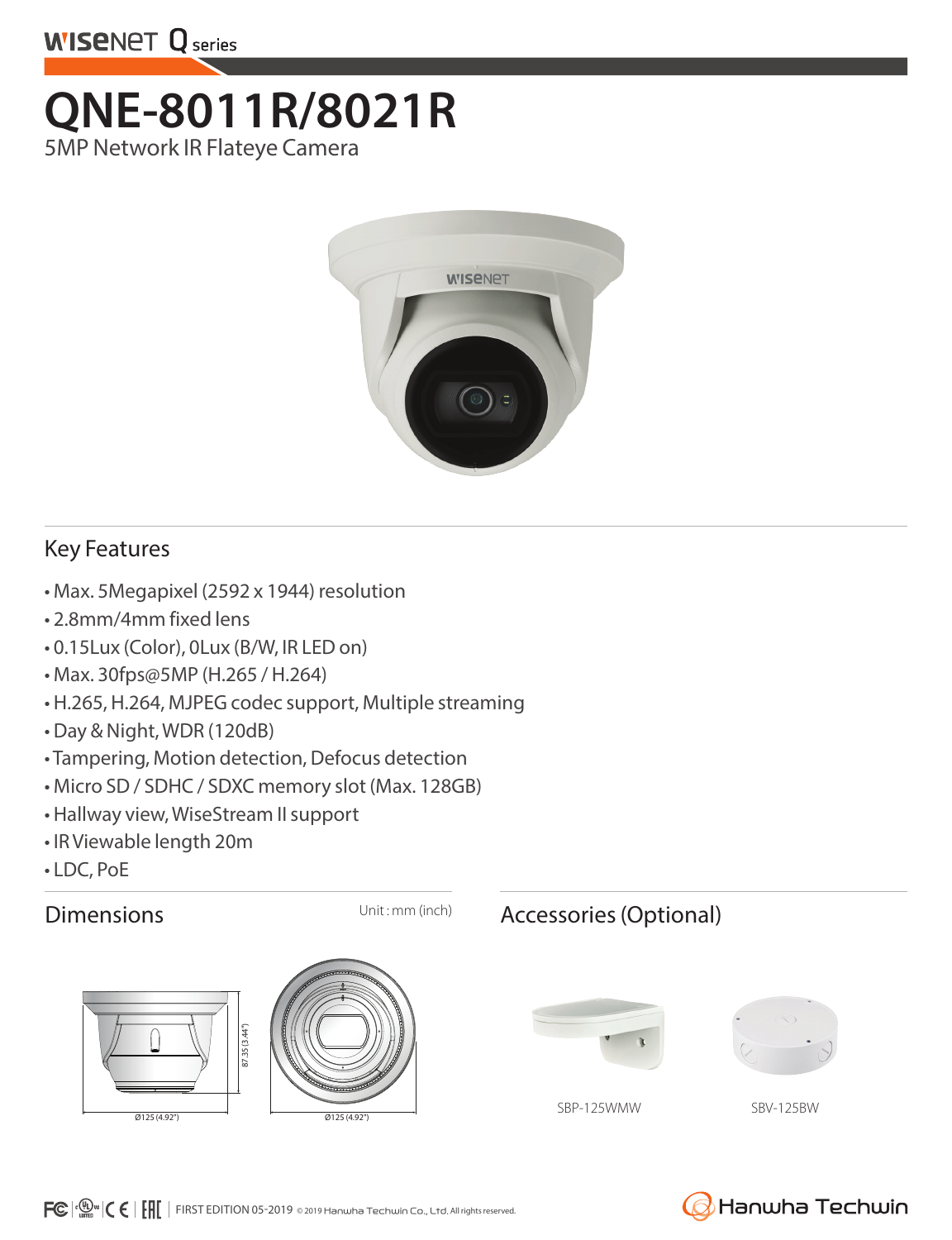**WISENET Q** series

**QNE-8011R QNE-8021R**

| <b>VIDEO</b>                                                                                                          |                                                                                                                                                                                       |                                                        |  |
|-----------------------------------------------------------------------------------------------------------------------|---------------------------------------------------------------------------------------------------------------------------------------------------------------------------------------|--------------------------------------------------------|--|
| <b>Imaging Device</b>                                                                                                 | 1/2.8" 5MP CMOS                                                                                                                                                                       |                                                        |  |
| <b>Effective Pixels</b>                                                                                               | 2592(H) x 1944(V)                                                                                                                                                                     |                                                        |  |
| Min. Illumination                                                                                                     | Color: 0.15Lux (F2.0, 1/30sec)<br>BW: 0Lux (IR LED on)                                                                                                                                | Color: 0.15Lux (F1.6, 1/30sec)<br>BW: 0Lux (IR LED on) |  |
| <b>LENS</b>                                                                                                           |                                                                                                                                                                                       |                                                        |  |
| <b>Focal Length (Zoom Ratio)</b>                                                                                      | 2.8mm fixed focal                                                                                                                                                                     | 4.0mm fixed focal                                      |  |
| <b>Max. Aperture Ratio</b>                                                                                            | F2.0                                                                                                                                                                                  | F1.6                                                   |  |
| <b>Angular Field of View</b>                                                                                          | $H: 104.4^{\circ}/V: 76.7^{\circ}/D: 136.1^{\circ}$                                                                                                                                   | H:80.1°/V:58.0°/D:105.8°                               |  |
| <b>Focus Control</b>                                                                                                  | Fixed                                                                                                                                                                                 |                                                        |  |
| PAN / TILT / ROTATE                                                                                                   |                                                                                                                                                                                       |                                                        |  |
| $0^{\circ}$ ~350 $^{\circ}$ / 0 $^{\circ}$ ~75 $^{\circ}$ / 0 $^{\circ}$ ~360 $^{\circ}$<br>Pan / Tilt / Rotate Range |                                                                                                                                                                                       |                                                        |  |
| <b>OPERATIONAL</b>                                                                                                    |                                                                                                                                                                                       |                                                        |  |
| <b>IR Viewable Length</b>                                                                                             | 20m (65.62ft)                                                                                                                                                                         |                                                        |  |
| <b>Camera Title</b>                                                                                                   | Displayed up to 85 characters                                                                                                                                                         |                                                        |  |
| Day & Night                                                                                                           | Auto (ICR)                                                                                                                                                                            |                                                        |  |
| <b>Backlight Compensation</b>                                                                                         | <b>BLC, WDR, SSDR</b>                                                                                                                                                                 |                                                        |  |
| <b>Wide Dynamic Range</b>                                                                                             | 120dB                                                                                                                                                                                 |                                                        |  |
| <b>Digital Noise Reduction</b>                                                                                        | <b>SSNR</b>                                                                                                                                                                           |                                                        |  |
| <b>Motion Detection</b>                                                                                               | 4ea, polygonal zones                                                                                                                                                                  |                                                        |  |
| <b>Privacy Masking</b>                                                                                                | 6ea, rectangular zones                                                                                                                                                                |                                                        |  |
| <b>Gain Control</b>                                                                                                   | Support                                                                                                                                                                               |                                                        |  |
| <b>White Balance</b>                                                                                                  | ATW / AWC / Manual / Indoor / Outdoor                                                                                                                                                 |                                                        |  |
| <b>LDC</b>                                                                                                            | Support                                                                                                                                                                               |                                                        |  |
| <b>Electronic Shutter Speed</b>                                                                                       | Minimum / Maximum / Anti flicker (1/5~1/12,000sec)                                                                                                                                    |                                                        |  |
| <b>Video Rotation</b>                                                                                                 | Flip, Mirror, Hallway view (90°/270°)                                                                                                                                                 |                                                        |  |
| <b>Analytics</b>                                                                                                      | Defocus detection, Directional detection, Motion detection, Enter/Exit, Tampering, Virtual line                                                                                       |                                                        |  |
| <b>Alarm Triggers</b>                                                                                                 | Analytics, Network disconnect                                                                                                                                                         |                                                        |  |
| <b>Alarm events</b>                                                                                                   | File upload via FTP and e-mail<br>Notification via e-mail<br>SD/SDHC/SDXC or NAS recording at event triggers                                                                          |                                                        |  |
| <b>NETWORK</b>                                                                                                        |                                                                                                                                                                                       |                                                        |  |
| <b>Ethernet</b>                                                                                                       | RJ-45(10/100BASE-T)                                                                                                                                                                   |                                                        |  |
| <b>Video Compression</b>                                                                                              | H.265/H.264: Main/High, MJPEG                                                                                                                                                         |                                                        |  |
| <b>Resolution</b>                                                                                                     | 2592 x 1944, 1920 x 1080, 1280 x 960, 1280 x 720, 800 x 600, 800 x 448, 720 x 576, 720 x 480,<br>640 x 480, 640 x 360                                                                 |                                                        |  |
| Max. Framerate                                                                                                        | H.265/H.264: Max. 30fps/25fps(60Hz/50Hz) / MJPEG: Max.15fps/12fps(60Hz/50Hz)                                                                                                          |                                                        |  |
| <b>Smart Codec</b>                                                                                                    | <b>WiseStream II</b>                                                                                                                                                                  |                                                        |  |
| <b>Video Quality Adjustment</b>                                                                                       | H.264/H.265 : Target bitrate level control / MJPEG : Quality Level control                                                                                                            |                                                        |  |
| <b>Bitrate Control</b>                                                                                                | H.264/H.265: CBR or VBR / MJPEG: VBR                                                                                                                                                  |                                                        |  |
| <b>Streaming</b>                                                                                                      | Unicast(6 users) / Multicast<br>Multiple streaming (Up to 3 profiles)                                                                                                                 |                                                        |  |
| Protocol                                                                                                              | IPv4, IPv6, TCP/IP, UDP/IP, RTP(UDP), RTP(TCP), RTCP, RTSP, NTP, HTTP, HTTPS, SSL/TLS, DHCP, FTP,<br>SMTP, ICMP, IGMP, SNMPv1/v2c/v3(MIB-2), ARP, DNS, DDNS, QoS, UPnP, Bonjour, LLDP |                                                        |  |
| <b>Security</b>                                                                                                       | HTTPS(SSL) login authentication, Digest login authentication,<br>IP address filtering, User access log,<br>802.1X authentication(EAP-TLS, EAP-LEAP)                                   |                                                        |  |
| <b>Edge Storage</b>                                                                                                   | Micro SD/SDHC/SDXC 1slot 128GB                                                                                                                                                        |                                                        |  |
| <b>Application Programming Interface</b>                                                                              | ONVIF Profile S/G/T<br><b>SUNAPI(HTTP API)</b><br>Wisenet open platform                                                                                                               |                                                        |  |
| Webpage Language                                                                                                      | English, Korean, Chinese, French, Italian, Spanish, German, Japanese, Russian, Swedish,<br>Portuguese, Czech, Polish, Turkish, Dutch, Hungarian, Greek                                |                                                        |  |